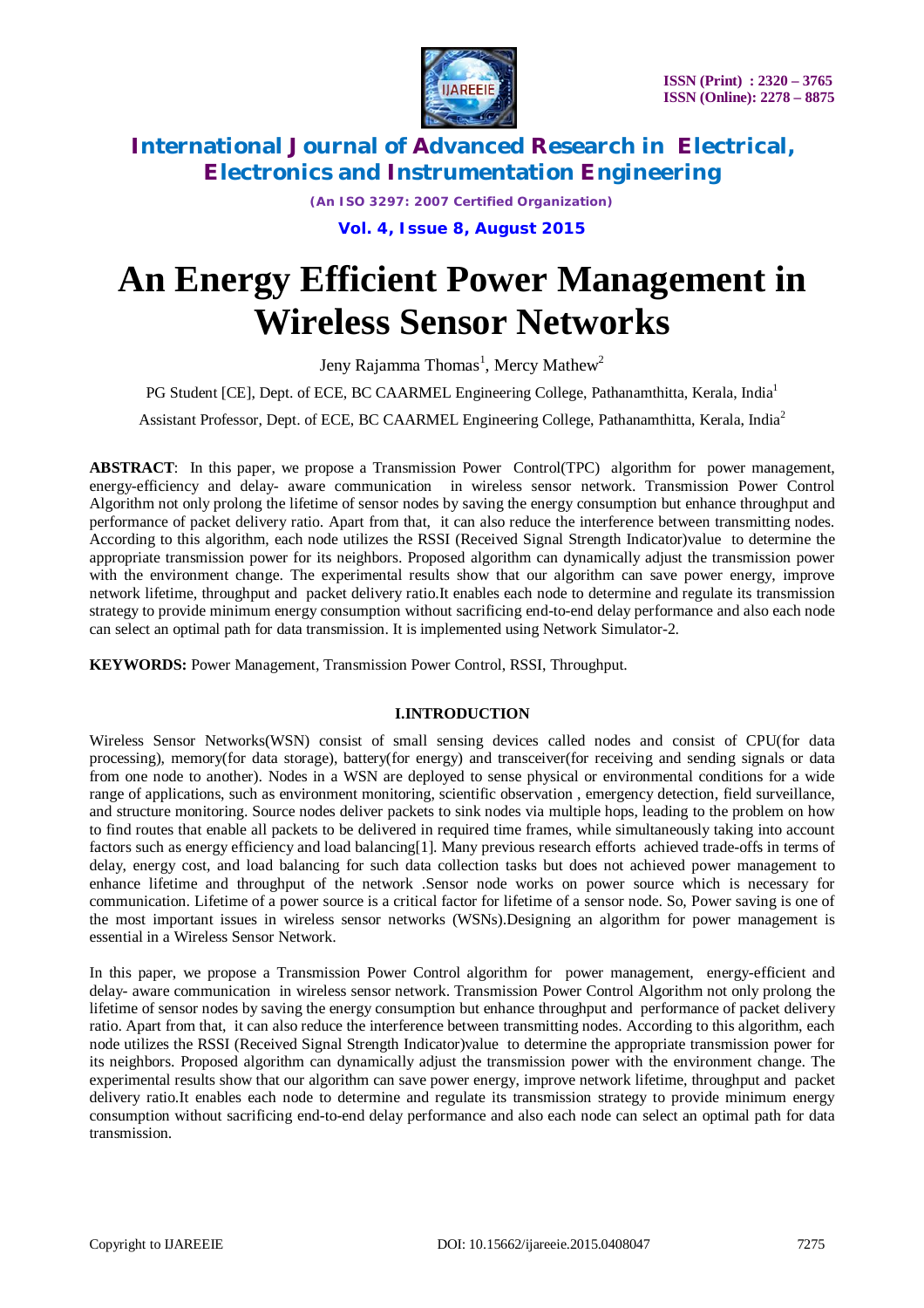

*(An ISO 3297: 2007 Certified Organization)*

### **Vol. 4, Issue 8, August 2015**

#### **II.RELATED WORKS**

Two categories of literatures are related to our research. One is to investigate the characteristic of wireless links in sensor networks through analyzing several experimental data. The other is considering how to achieve controlling transmission power in WSNs. Here are some researches [5, 6, 7, 8, 9] related to the first category. In [9], the authors have done several experiments and analyzed the relationship between the RSSI value and LQI value with packet delivery ratio. Because the fluctuation of LQI value is much more than the RSSI value within a period of time detected by a sensor, the authors presented a method to predict the packet delivery ratio by collecting the numbers of LQI value. They found that average these LQI value in different average window size will affect the accuracy of prediction of the packet delivery ratio. Average window size is the average LQI value of several numbers of packets. Therefore, the more average window size will result in higher accuracy of prediction. The authors in [5] presented one kind of cost metric named as "link inefficiency" to measure the energy cost of links. The link inefficiency is the inverse of the packet delivery ratio. Note that, a perfectly efficient link has link inefficiency 1. The link inefficiency grows as a link get worse. In other word, the inefficiency increases corresponding to a larger amount of energy spent on that link due to retransmissions. In this concept, they also proposed a mathematical way to predict the relation between the signal to noise value and the packet delivery ratio, beside they also provide a measuring way with the energy cost on the link.

### **III.TRANSMISSION POWER CONTROL SCHEMES**

This section reviews Transmission Power Control schemes specifically developed for wireless networks.There are two approaches used for Transmission Power Control algorithm. They are location based TPC algorithms and RSSI based TPC algorithms. Three different location based TPC algorithms have been investigated, namely: (i) Location Aided TPC algorithm [LATPC], (ii) TPC algorithm based on Location Prediction using a fixed channel model [LPTPC] and (iii) TPC algorithm based on Location Prediction using Markov Model [LPMTPC] Location Aided TPC algorithm (LATPC). Four different RSSI based TPC algorithms have been investigated, namely: (i) RSSI based TPC algorithm using Simple Mapping [SMTPC] (ii) Fuzzy Logic based TPC algorithm using RSSI and LQI [FTPC1] (iii) Modified Fuzzy Logic based TPC algorithm using RSSI and P<sub>tsrc</sub> [FTPC2] and (iv) Enhanced Fuzzy Logic based TPC algorithm with Markov model for RSSI prediction [EFTPC].Here in our paper we use RSSI based TPC algorithm.

In location based Transmission Power Control (TPC) algorithms, the distance information is derived from the Received Signal Strength Index (RSSI). Hence, TPC algorithms can be implemented efficiently using RSSI values directly. RSSI based TPC algorithms utilize the currently observed RSSI value of a received packet as the primary input along with additional inputs such as transmission power of the source node  $(P_{\text{tsrc}})$  and Link Quality Index (LQI) for deciding the required transmission power $(P_{t_{\text{req}}})$ .

### **IV. TRANSMISSION POWER CONTROL ALGORITHM**

Our power control algorithm is based on the RSSI value and LQI value of the received packets. LQI and RSSI value have a very high correlation. The LQI value is not only the indicator of quality of a received packet but also an indicator of the received signal strength. In our algorithm, we will utilize both RSSI and LQI value as a basis of adjusting transmission power level. Our algorithm consists of initial phase and maintaining phase. In initial phase, each node tries to find a proper transmission power level for its neighboring nodes. In maintaining phase, each node will dynamically adjust a proper transmission power level according to the average RSSI and LQI value of the received packets[2].Value of RSSI can be calculated using the equations given below:

Distance(i, j) = sqrt(  $(node\_coord(j,1)-node\_coord(i,1))^2 + (node\_coord(j,2) - node\_coord(i,2))^2$  )

 $Rss(i,j)$ = (Total transmission power/distance)

In initial phase, each node determines a proper transmission power level for each of neighboring nodes. Firstly, each node broadcasts Request To Send(RTS) packets with transmission power level and remaining energy to neighboring nodes. The RTS packet includes two fields. One is ID field which is used to tell the receiving neighboring node about the source ID of the packet. The other field indicates the transmission power level of the packet and the remaining energy of node. Secondly, once a node receives the RTS packets from its neighboring nodes, it will count the number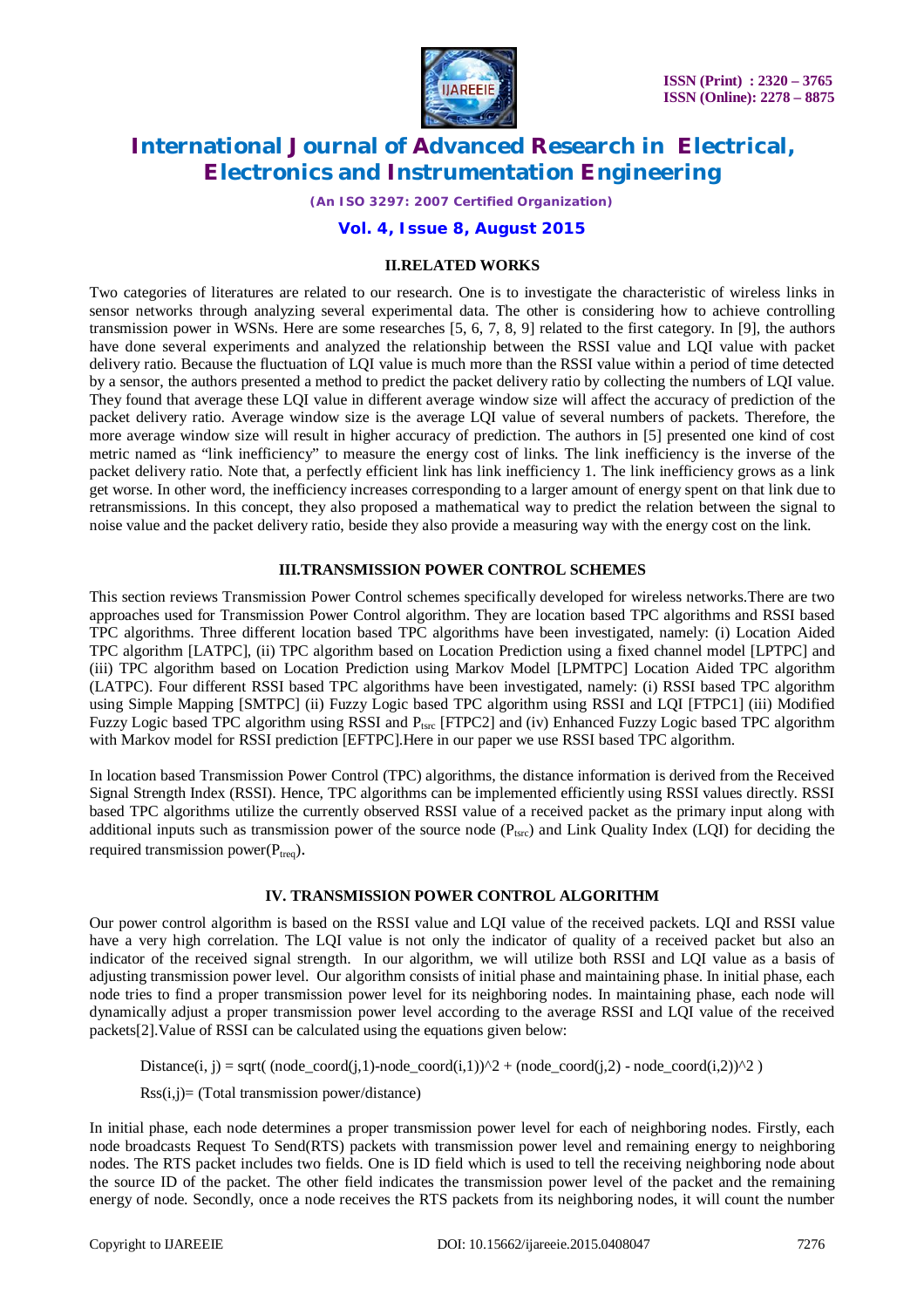

*(An ISO 3297: 2007 Certified Organization)*

# **Vol. 4, Issue 8, August 2015**

of packets received from each neighboring node with each power level. Each node can determine a minimum transmission power level for each of its neighboring nodes according to if the number of packets received for the minimum transmission power level is larger than a threshold. Since each node broadcasts 100 RTS packets for each transmission power level and the packet delivery ratio is about 90%, the threshold is set as 80. When a node broadcasts all the RTS packets, it can find the initial transmission power level for each of its neighboring nodes. Then each node will broadcast an Initial Power Level packet including the initial transmission power level of its neighboring nodes. For a source node, it is transmission power of source node. When a node received the Initial Power Level packets from its neighboring nodes, it will enter the maintaining phase.

The main purpose of the maintaining phase is adaptively determining and adjusting the required transmission power level with environmental change. Each sensor node utilizes the collected RSSI value and LQI value to determine the required transmission power level that can achieve high packet delivery ratio and save transmission energy[2]. Each node utilizes the RSSI value for route construction also .After the route have been constructed, each node establish session key. By using session key the data is send from source node to intermediate nodes. The intermediate nodes then authenticate with neighboring nodes by using session key .if the session key for the two nodes are not identical, then that node is not used for data sending to the destination. Based on RSSI value and remaining energy of each node, the optimal path is selected. Each node attaches the used transmission power level when forwards or transmits data packets to one of its neighboring nodes. Once anode receives a data packet, it will send an ACK packet back to the sender. The ACK packet piggybacks the RSSI and LQI values .when received the data packet. Each node can collect the received RSSI value and LQI value from its neighboring nodes. After each sensor node collects a number of RSSI and LQI values, the node will determine a new transmission power level for each of neighbor nodes accordingly.

A transmission power level is determined according to the received RSSI and LQI values. When a node A received a number of RSSI and LQI values from one of its neighbors B, node A averages the RSSI values and LQI values which are denoted AvgRSSI and AvgLQI, respectively. If the AvgRSSI is larger than a threshold RH (RH <AvgRSSI), node A will decrease the transmission power level by one for node B. If the AvgRSSI is smaller than a threshold RL (AvgRSSI <RL), node A will increase the transmission power level by one for node B. If the AvgRSSI is between the RSSI thresholds RL and RH (RL≤ AvgRSSI≤ RH) and AvgLQI is smaller than a threshold LTH (AvgLQI <LTH), node A will increase one transmission power level for node B. This is because the link quality is not good enough and the signal strength may become weak or break later. In the rest conditions, node A will keep the same transmission power level for node B[2].

### **V.POWER MANAGEMENT FOR THROUGHPUT ENHANCEMENT**

The operation which consumes most power is data communication. Transmission power adaptation for a particular transmitter-receiver pair based on several environmental conditions is an approach for power optimization. Here we perform power management by transmission power control algorithm Two main factors including distance and wireless link quality affect the transmission power required to reach the receiver. The link quality depends upon several factors such as physical barriers and climatic conditions. At a given link quality, transmission power is adjusted in order to maintain a good link which supports data delivery success. We can enhance the throughput of a network by power management using the transmission power control algorithm based on RSSI. There are several effects for varying the transmission powers on average power consumption and end-to-end network throughput. There is a tradeoff between transmission power reduction and the increase in the number of intermediate hops[3]. Transmitting data at high power may reduce the number of hops required to reach its destination. However, interference is likely to occur[3]. Moreover, each wireless node has limited power. Multi-hop communication is then required[3].There is a linear relationship between the transmission power and RSSI .RSSI was inversely proportional to the square of the distance[3].In order to assign a minimum and workable transmission power to each communication link, a transmission power control algorithm was designed. As a result, each node assigns a different minimum transmission power for each link. Two main ideas behind its design is a neighbors table which is maintained by each node and a closed loop for transmission power control which runs between each pair of sensors. The entries of the table include Node ID, proper transmission power levels defined as the minimum power which provides a good link quality and several parameters used for linear predictive models of transmission power control. The closed loop feedback is used to obtain the minimum transmission power by gradually adjusting the power.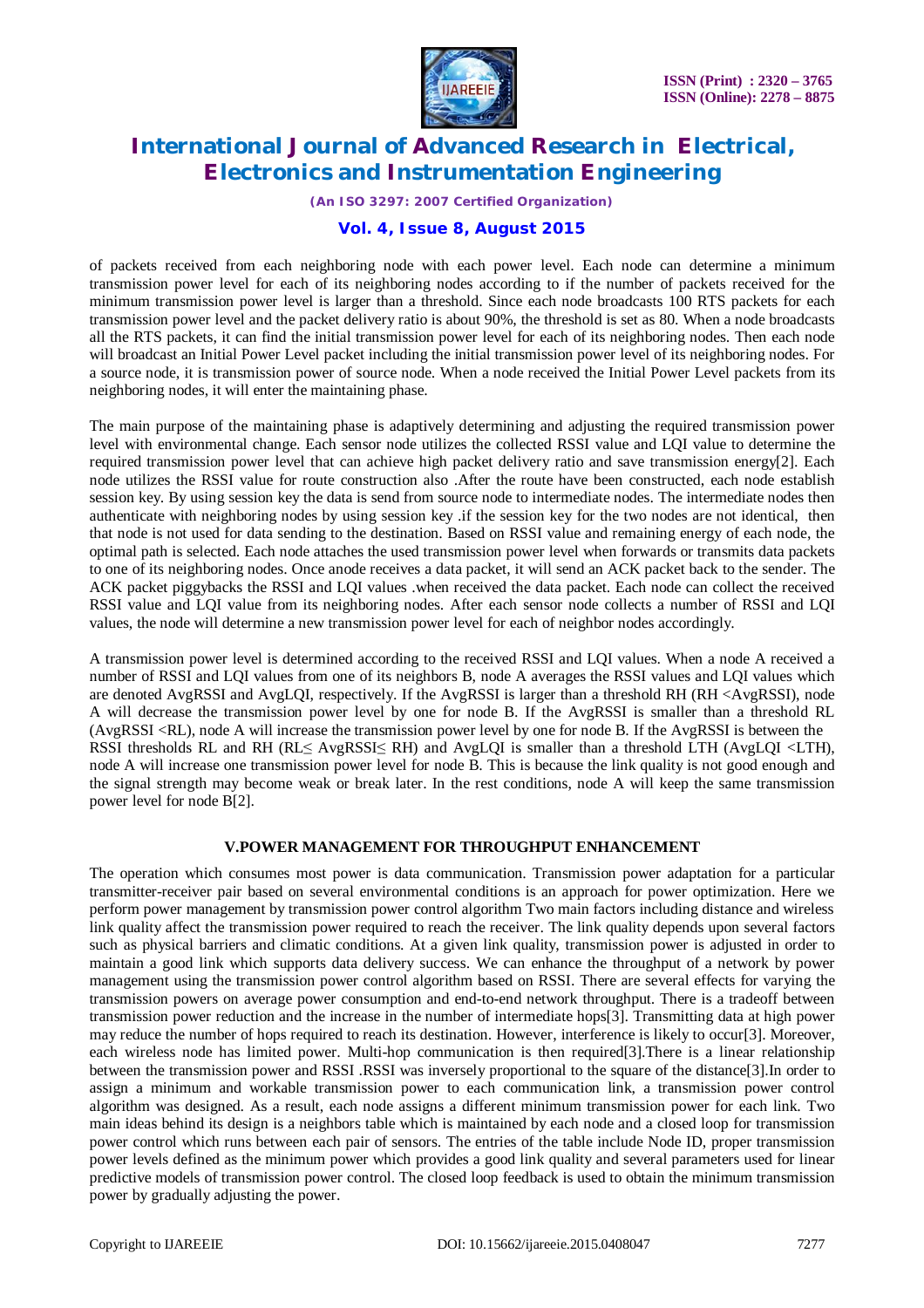

*(An ISO 3297: 2007 Certified Organization)*

## **Vol. 4, Issue 8, August 2015**

This power management approach would help in reducing the system power consumption and hence prolonging the battery life of mobile nodes. Furthermore, it improves the end-to-end network throughput as compared to other networks. The improvement is due to the achievement of reduction in the average number of hops to reach a destination, and the average number of transmissions. The algorithm determine an optimal path where power consumption can be minimized so as to reach the destination nodes in the network to achieve enhanced throughput. It is seen a network with such a power management scheme would achieve a better throughput performance and lower transmit power than a network without such a scheme[4].

The radio transceiver of a sensor node consumes current at different rates depending on its state: sleep, idle listening or transmission, and setting the radio transmission power changes the current consumption at transmission state. Since increasing the radio transmission power has both positive (reduced number of hops to the destination) and negative effects (increased interference among nodes), the radio transmission power needs to be set to the right level to achieve the best performance. We are calculating the RSSI value for each node then the node will be selected by the RSSI value. If RSSI value is high then the selected node is enter into the routing path. Power management is essential for a Wireless Sensor Network. Its reduces the transmission power of data so as to improve throughput of network. Transmission Power Control Algorithm based on RSSI is used in our work. RSSI value can be measured from distance between source node and destination node and total transmission power.

#### **VI. SYSTEM MODEL**

In the fig 1, it shows the system model for energy-efficient power management in a Wireless Sensor Network by using transmission power control algorithm.



Fig. 1 System Model

According to this model, we have to create a Wireless Sensor Network .A Wireless Sensor Network consist of many number of sensor nodes. From the large number of sensor node, select a source node so as to transmit data to the destination node. Each node in the sensor network performs status gossiping. Based on RSSI value, route is constructed. Optimal route is selected based on the Transmission Power Control Algorithm. Life time of a Wireless Sensor Network depends on lifetime of the sensor node in the Wireless Sensor Networks. If lifetime of each sensor node in the network increases, life time of the entire Wireless Sensor Network increases. If power at each sensor node in the sensor network is managed, power consumption of the entire network is minimized and by reducing the power consumption the throughput of the network can be increased. Improving throughput of the network is an advantage for the Wireless Sensor Networks. So, throughput can be enhanced by power management using the Transmission Power Control Algorithm as shown in system model.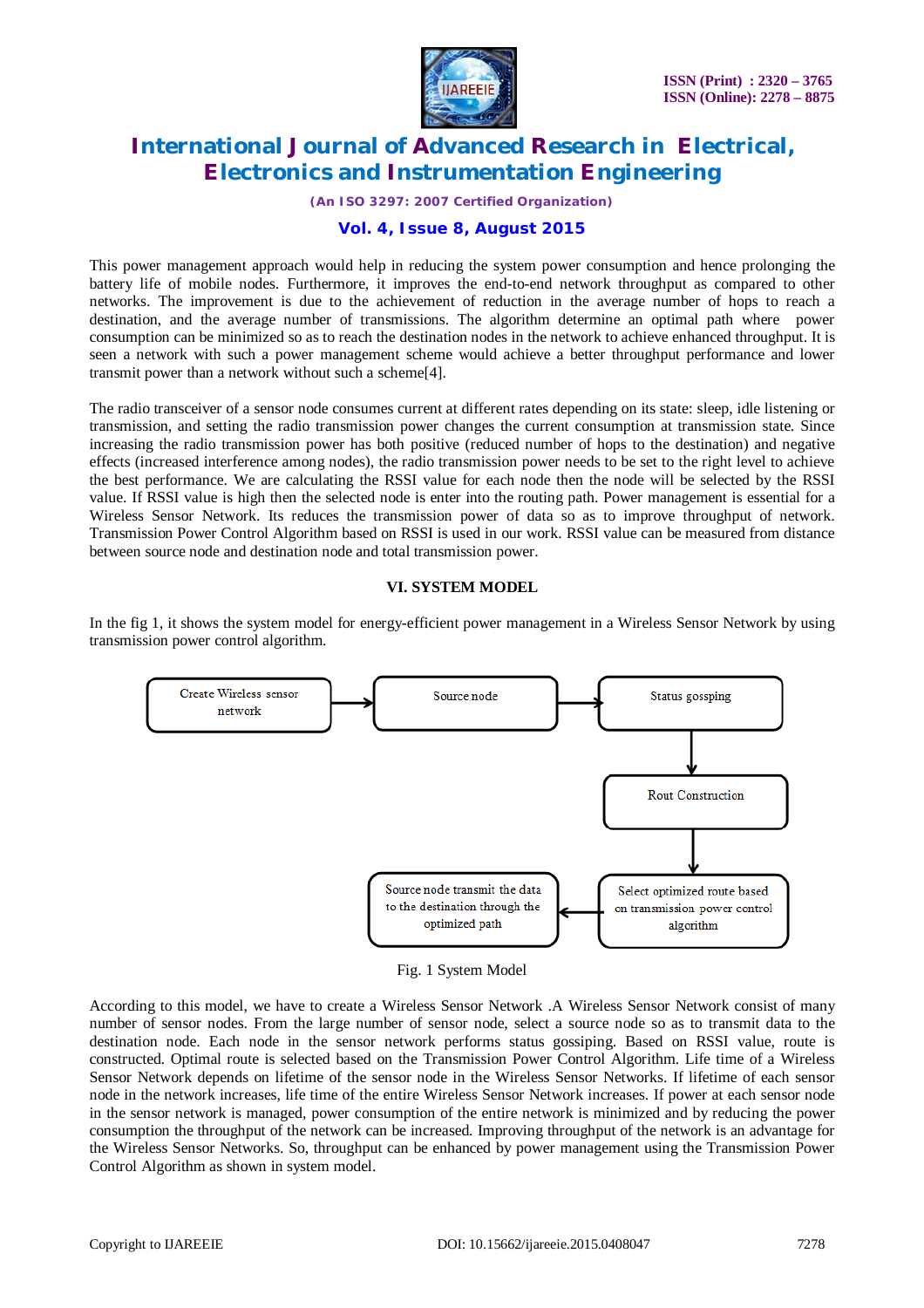

*(An ISO 3297: 2007 Certified Organization)*

# **Vol. 4, Issue 8, August 2015**

# **VII. SIMULATION RESULTS**



Fig. 2 Optimal route for sending data

In the fig 2, it shows the optimal path selected between source and destination node for sending data by using Transmission Power Control Algorithm. An optimal path reduces the cost for transmitting data from source to destination .Least cost is an advantage for a sensor network. As shown in the fig 2, red path indicates the optimal path.



### Fig .3 Packet delivery ratio

In Fig 3, Packet delivery ratio of a system with Transmission Power Control Algorithm and system without Transmission Power Control Algorithm is compared. As packet delivery ratio increases, throughput of a network increases. Packet delivery ratio is the ratio between the number of packets successfully received by the sink and the number of packets generated by source nodes.